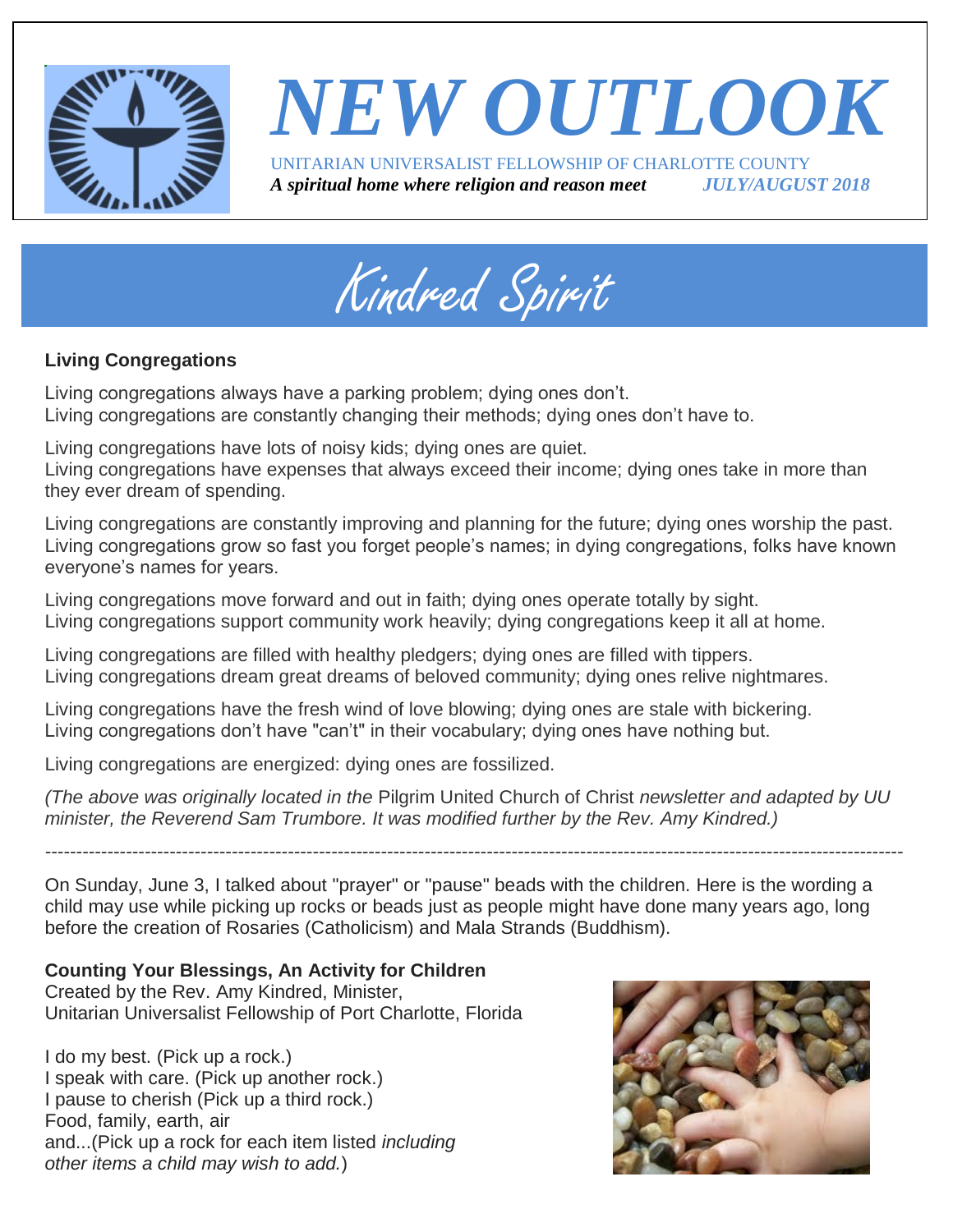### Dear Ones



On Sunday morning June 24, folks gathered to watch the screening of the General Assembly's Sunday service. I am eager to hear from our delegates. GA is a treasure house of resources with so many opportunities to learn and grow in faith.

ANT CAMP was a great success due in great part to the creativity and knowledge of our volunteers. Fifteen children, ages 4 through 12, gardened, danced, sang, made puppets, practiced yoga, made arts and crafts. I am so grateful for the generous contributions of time, talent, wisdom, and energy. Thank you - Jennifer Rose, Gudrun Matthaus, Rev. Amy Kindred, Fossil Bill

Howat, Ginger Abraham, Lynn Richie, Nancy Weaver, Kathleen Strong, Sara Salovitz, Laura Tooker, Marion Menna, Katy Brown, MaryHolly Allison and Elizabeth Clark. Special thanks to junior counselor, Sierra Hansman, who devoted the week to helping our youngest children.

I am grieving and so are many of you. We need to grieve. We have lost thirteen deeply valued friends in the past year. Nancy Weaver, on behalf of the Board, is arranging for grief counseling for our community through Tidewell Hospice (see page 6). We will probably begin with an early evening gathering on Tuesdays. The exact time and frequency of meetings will be arranged with the therapist and begin as soon as possible. Watch out for a commencement notice in the weekly updates and orders of service announcements.

At the Board's retreat on June 9<sup>th</sup> at Rev. Amy's home, we decided to celebrate our Fellowship's 50<sup>th</sup> birthday on Saturday, January 12<sup>th</sup> with a special party. We also decided to give ourselves a birthday present, a large deck spanning the entrance wall. We are currently searching for a design and construction company. Suggestions are welcomed. If you wish to plan and participate in any facet of these goals, talk to me or Don Liermann.

In faith, Dennis G. Shaw, President UUFCC Board of Trustees



This poem was written by children at ANT CAMP under the guidance of Marion Menna.

#### *REPTILE*

*Hard shell Green and brown Lives in a pond Four-legged creature Baggy skin - sharp jaws Little pointy tail I lay eggs I'm a slow poke – love me!*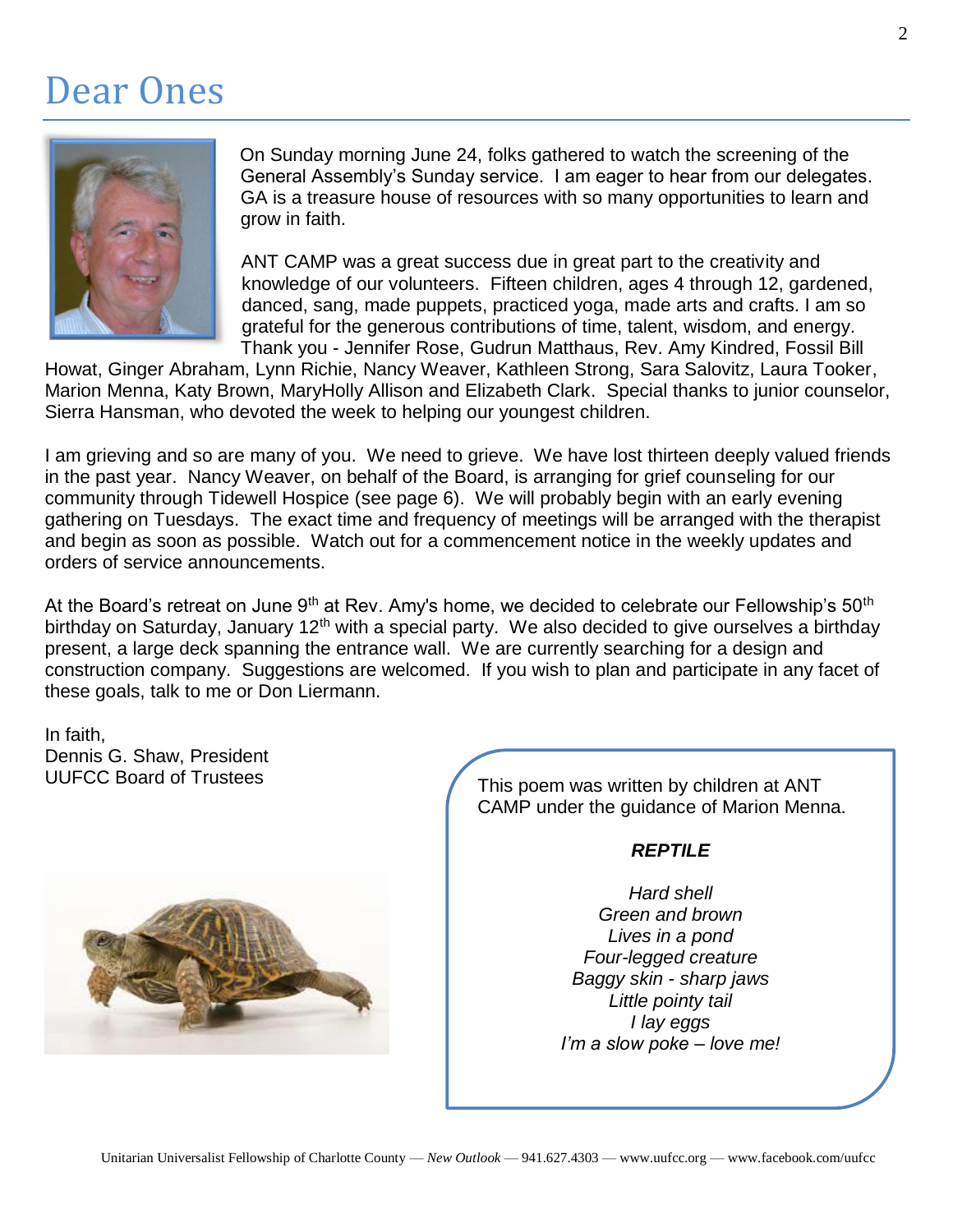*Many Paths…*

### **Sundays**

**9:15 a.m.** Conversation Among Friends **10:30 a.m.** – Worship Service Coffee Hour following Worship Potluck Lunch on first Sunday

#### **Meditation and Buddhist Discussion Group**

**Thursday nights, 5 - 6:15 pm** Each evening we begin with a discussion and end with a period of meditation. All are welcome to attend.

| July                                                                                                                                                                                                                                                                                                                                                                                                                                                                          | August                                                                                                                                                                                                                                                                                                                                                    |
|-------------------------------------------------------------------------------------------------------------------------------------------------------------------------------------------------------------------------------------------------------------------------------------------------------------------------------------------------------------------------------------------------------------------------------------------------------------------------------|-----------------------------------------------------------------------------------------------------------------------------------------------------------------------------------------------------------------------------------------------------------------------------------------------------------------------------------------------------------|
| July 1 - "Through a Glass Darkly - Another View of<br>Freedom" - James Abraham                                                                                                                                                                                                                                                                                                                                                                                                | August 5 - "When the Spirit Says"<br>The Rev. Amy Kindred                                                                                                                                                                                                                                                                                                 |
| When a group of well-meaning<br>Rochester residents invited Frederick Douglass to give<br>a Fourth of July speech, what he delivered shocked<br>them and still resonates with power and relevance.                                                                                                                                                                                                                                                                            | "You got to laugh when the Spirit says laugh" These<br>are the lyrics of a song from Singing the<br>Journey. Why not include laughter in the menagerie<br>of one's spiritual practices? To love, to laugh, to learn<br>seems like worthy goals.                                                                                                           |
| July 8 - "Green Dot" - Chris Hall                                                                                                                                                                                                                                                                                                                                                                                                                                             | August 12 - "Covenantal Not Creedal"<br>The Rev. Amy Kindred                                                                                                                                                                                                                                                                                              |
| Green Dot is a movement promoting cultural change<br>in our community. It empowers people to safely<br>intervene in matters of power based personal violence<br>which includes domestic violence, sexual assault,<br>child/elder abuse, stalking and bullying. When we all<br>do what we can to stop violence, we will see a<br>decrease in its occurrence. No one has to do<br>everything, but everyone has to do something.                                                 | Every Sunday morning, we recite this passage:<br>Love is the spirit of this church, and service is its law;<br>this is our great covenant: to dwell together in peace,<br>to seek truth in love, and to help one another. (James<br>Vila Blake, 1894) How often do we consider what it<br>means to be a community that promises to cherish<br>each other? |
| July 15 - "How to Find Joy in Challenging Times"<br><b>Peg Stunkard</b>                                                                                                                                                                                                                                                                                                                                                                                                       | August 19 - "A Piece of Fruit"<br>The Rev. Amy Kindred                                                                                                                                                                                                                                                                                                    |
| What can we do to manage and avoid stress in<br>challenging times? Come learn what attitudes can<br>help!                                                                                                                                                                                                                                                                                                                                                                     | Rotten apples don't really spoil the whole bunch! Join<br>us for a story about opposing perspectives                                                                                                                                                                                                                                                      |
| July 22 - "What Are Hu-an-imals?"<br><b>Sharon Whitehill</b>                                                                                                                                                                                                                                                                                                                                                                                                                  | <b>August 26 - My Two Hands: Living Generously</b>                                                                                                                                                                                                                                                                                                        |
| Are animals persons? This is more than a semantic<br>question. Whether we answer yes or no, it's an issue<br>with deep legal, scientific, and moral implications. It's<br>also a place for UUs to start as we consider our First<br>Principle Project: should we change that principle<br>from "The inherent worth and dignity of every person"<br>to "The inherent worth and dignity of every being"?<br>Perhaps you can glean from my title where my own<br>sympathies lie. | The Rev. Amy Kindred<br>Maya Angelou wrote, "Making a living is not the same<br>thing as making a life." What are the ways we might<br>enrich the lives of others AND our very own at the<br>same time? It's a hands-on endeavor.                                                                                                                         |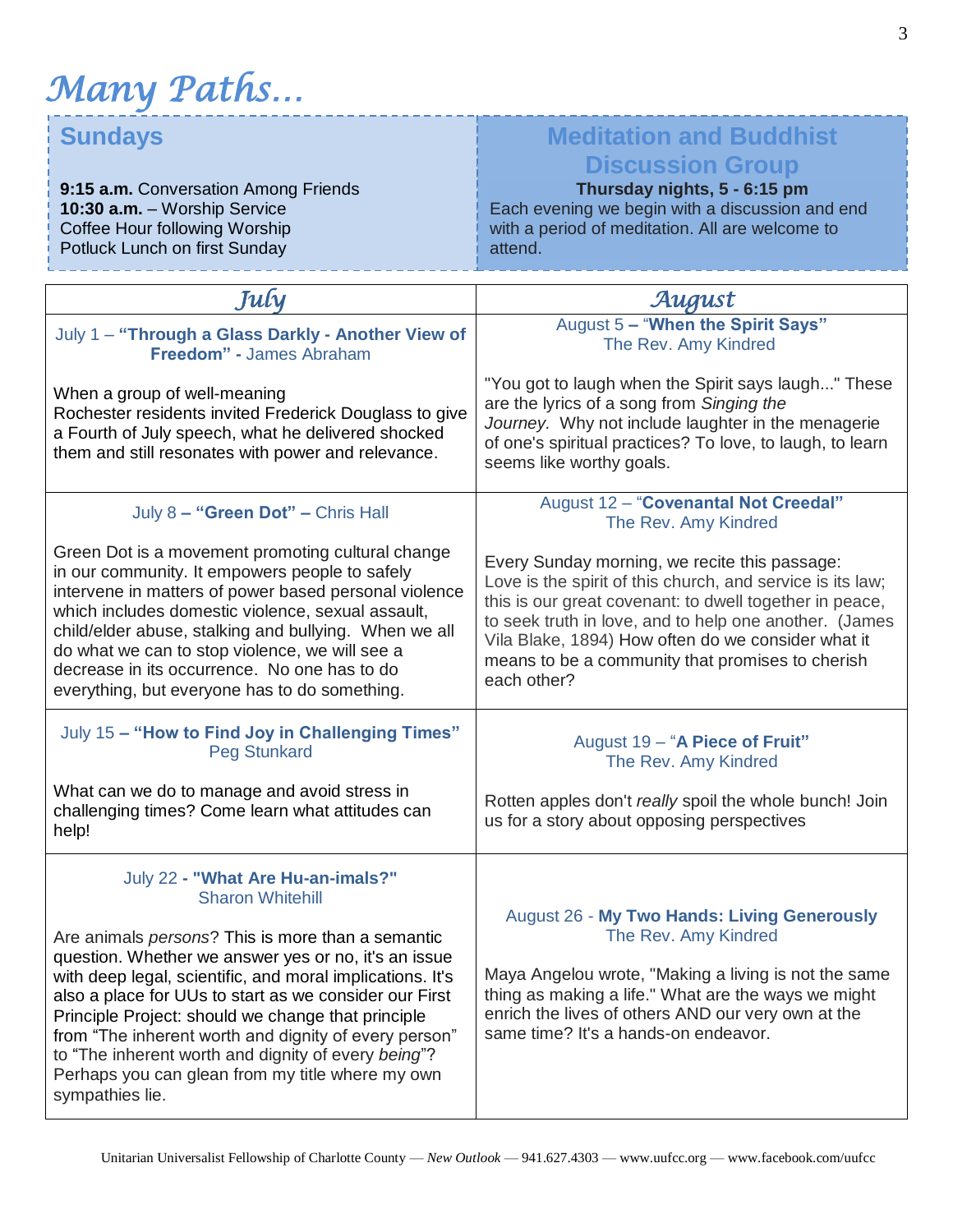### Reflections from the Membership Coordinator Lynn Ritchie



The seasons of life are more on my mind as I write this, than those on the calendar. I am relatively new to this congregation and it is with heavy hearts that we move forward considering all the losses we've experienced this past year. We miss all our beloveds, many of them founders and leaders of this Fellowship, and are determined as a community to find our way together through the grief, to honor our memories of them and their contributions to this place.

In May, we held a New to UU Breakfast. I am so thankful for the friendliness and support of all who participated. And we have welcomed two new members since April when I began keeping track of you all in my new role.

Some of you are coming forward with interest in membership. Please identify yourselves to me if you have not already and want more information. I would be happy to schedule a summer New to UU breakfast and New Member Sunday. I can also plan a private membership book signing if that is what you prefer.

Wherever you find yourself this summer please relax, recharge, and savor your experiences. May you know peace.

With gratitude and love, Lynn Ritchie

#### **FAMILY FUN NIGHT July 20 and August 17**

Come join the fun as we play games for all ages, enjoy snacks and beverages and a lot of laughs! The fun begins at 6:30 p.m. on Friday, July 20 and August 17. For information contact Alice Clattenburg at Bluhead1@gmail.com.



#### Happy Birthday to you! **July August**

Cheryl Deuley 7/6 Delmar Wooden 7/7 Lorrie Budlong 7/11 Carolyn Kellar 7/14 Jack Osborne 7/16 Sharon Whitehill 7/21

Linda Himes 8/4 Norma Jock 8/20 Phil Brown 8/21 "Fossil" Bill Howat 8/23 Joanne Murphy 8/23 Rosemary Hagan 8/25 Maureen Peters 8/30 Ellen Mc Gill 8/31

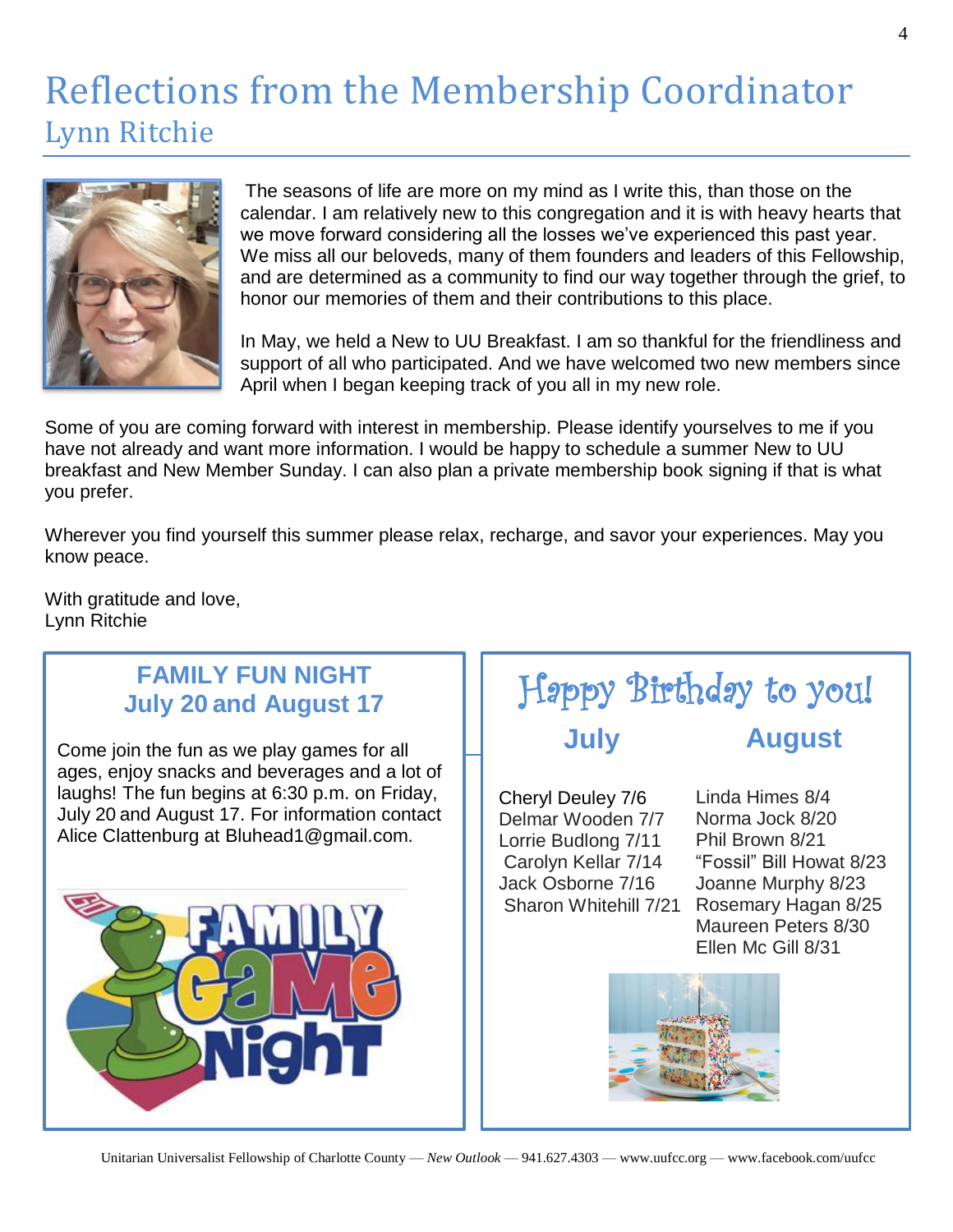# UU Endowment of Charlotte County

It continues to be a time of loss and grief in our beloved community and also a time of celebration - a celebration of the long and rich lives lived by our members and the stories we share to hold them in our hearts, "... a time to be born and a time to die."

The trustees of the UUE would like to share that the long-awaited plans to develop a new **UU Endowment Honor Board** are progressing. This will be a way of recognizing those who have passed on, special honorees as well as the contributors to the Endowment. The idea is to do this electronically

and have a monitor displaying a running document of three major categories:

- **In Memoriam** (those who have passed on)
- **Honorees** (those who have served the Endowment)
- **Donors** (those who have given greater than \$500 before 2012 and more recently greater than \$1,000.)

Eventually the plan is to include all members of the **UUE Society** (anyone contributing to the Endowment). We hope you will be as pleased about this as the Trustees are. Watch for this display in the coming months.

**The UU Endowment exists to promote growth and support of Unitarian Universalism.** Your gifts live in perpetuity. Gifts are received to honor the memory of those we love, to recognize special ones still living and to receive bequests from the estate of those who have passed on.

We have had many losses this past year and you have been generous. May and June brought more losses. We express sympathy to family members and loved ones.

In the month of May, we lost both Bill Wharton and Richard Dick.

#### **Stephanie Garrett writes:**

*Glad that the Endowment trustees were able to recognize both Bill Wharton and Richard Dick at our April UUE Reception.*

*Bill was a part of the framework of UUFCC in terms of very early sermons given by him and Charlotte*  and his eye on all things requiring maintenance. He was a part of our Fellowship prior to our having our *own roof.* 

*Richard Dick, a recipient of the UUA Humor Award, nominated by our Fellowship, made laughter part of our religious experience on a regular basis. A memoir of his life and wife Sarah's, handwritten in perfect cursive is found in our UUFCC library. A great read and lots of laughs.*

*I feel blessed to have known the Whartons and the Dicks. I can't be sad for all lived rich lives leaving behind healthy seeds for our future growth as a congregation.*

In June, there was the passing of Robert Hansman, the founder of this Endowment, a long time UU and an extremely generous member of our Fellowship. He served on the UUFCC Board, hosted welcoming events for all new ministers and shared his gifts of song at many special events. We also lost our beloved Annie Shea-Ross who touched so many with her love and light, served as a Worship Associate and sang in the choir.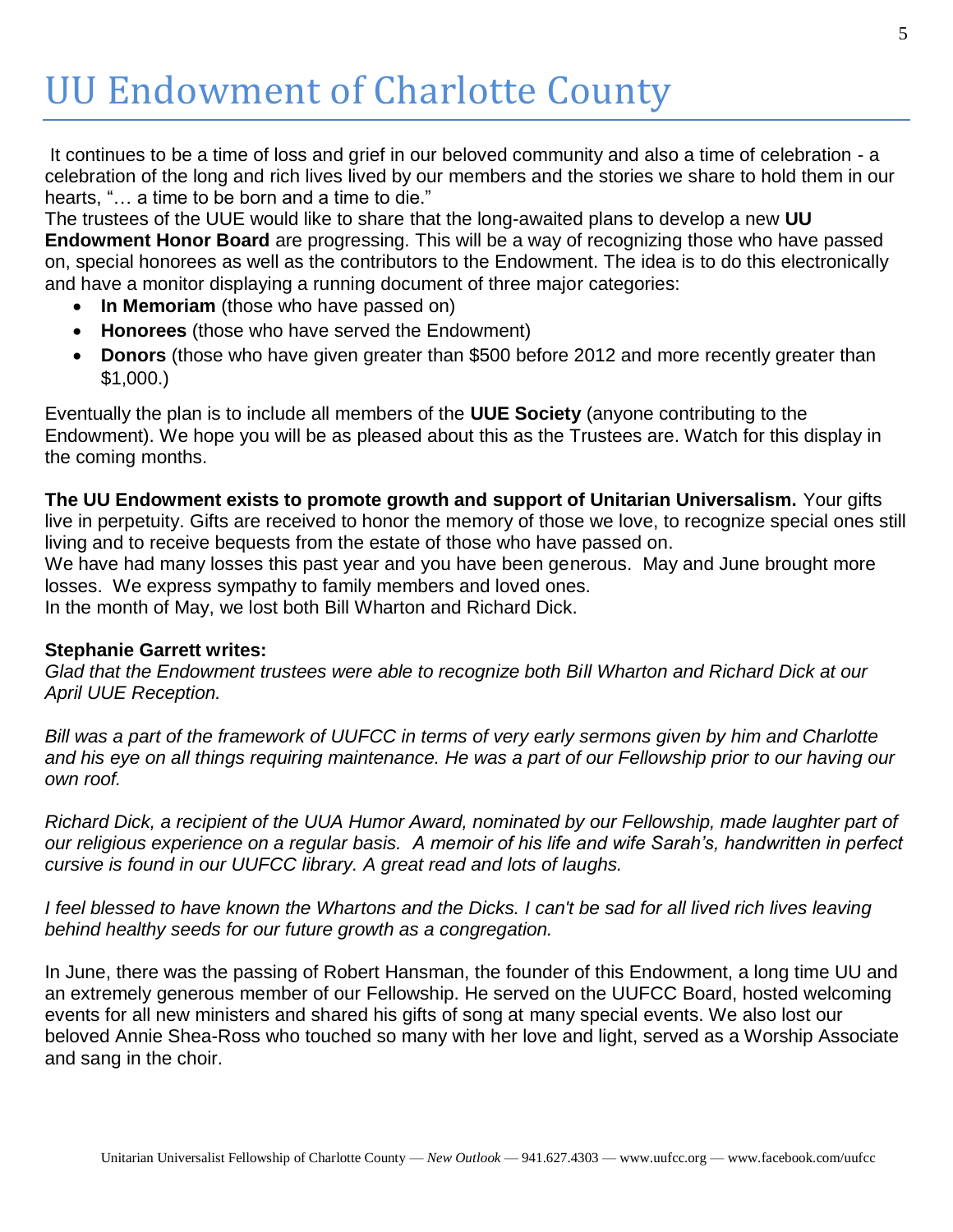**There have been many, many gifts to the Endowment** these past two months to honor these special members. The trustees are full of gratitude.

**In memory of:** 

- **Mary Wolff -** Dave and Florence Martin
- **Delight Tepaske -** Dave and Florence Martin
- **Bill Wharton -** MaryHolly Allison and Ben Crosby, George & Alice Clattenberg, Laura Flachs, Stephanie Garrett, Carolyn Kvam, Dave and Florence Martin, Peg Stunkard, Nancy Weaver
- **Richard Dick -** MaryHolly Allison and Ben Crosby, Laura Flachs, Stephanie Garrett**,** Carolyn Kvam, Maureen Peters
- **Robert Hansman -** MaryHolly Allison and Ben Crosby, Joanne and Ernest Alphin

If you would like to make a donation simply write your check to the **UU Endowment** and indicate on the memo line who you are recognizing. If you have any questions regarding the UUE, please do not hesitate to contact any one of us.

With gratitude, MaryHolly Allison, Stephanie Garrett, Don Liermann, Delmar Wooden UUE Trustees

# Grief Counseling

The fellowship will provide a space to gather and support each other as we move through this period of grief following the deaths of a number of UU community friends and family. We have coordinated with Tidewell Hospice to obtain a professional grief counselor to facilitate

meetings and provide information. The meetings will start Monday, July 9th. Starting on Tuesday, July 24th we will meet every other week. All meetings will be held at the fellowship starting at 5:00 p.m. Please come and share with others as we move through this sad time. Contact Nancy Weaver [\(nancyxweaver@gmail.com](mailto:nancyxweaver@gmail.com) if you would like more information.

#### **CELEBRATION OF LIFE: ANNIE ROSS-SHEA Sunday, August 5th @ 1 pm**

The Celebration of Life service for Annie Ross-Shea will be held on Sunday, August 5th at 1 pm. Come help us remember our beloved friend and member.

#### **CELEBRATION OF LIFE: ROBERT HANSMAN Saturday, August 11th @ 5 pm**

HOSPICE

Please join us for the Celebration of Life of our dear member and friend, Robert Hansman, on Saturday, August 11th at 5 pm.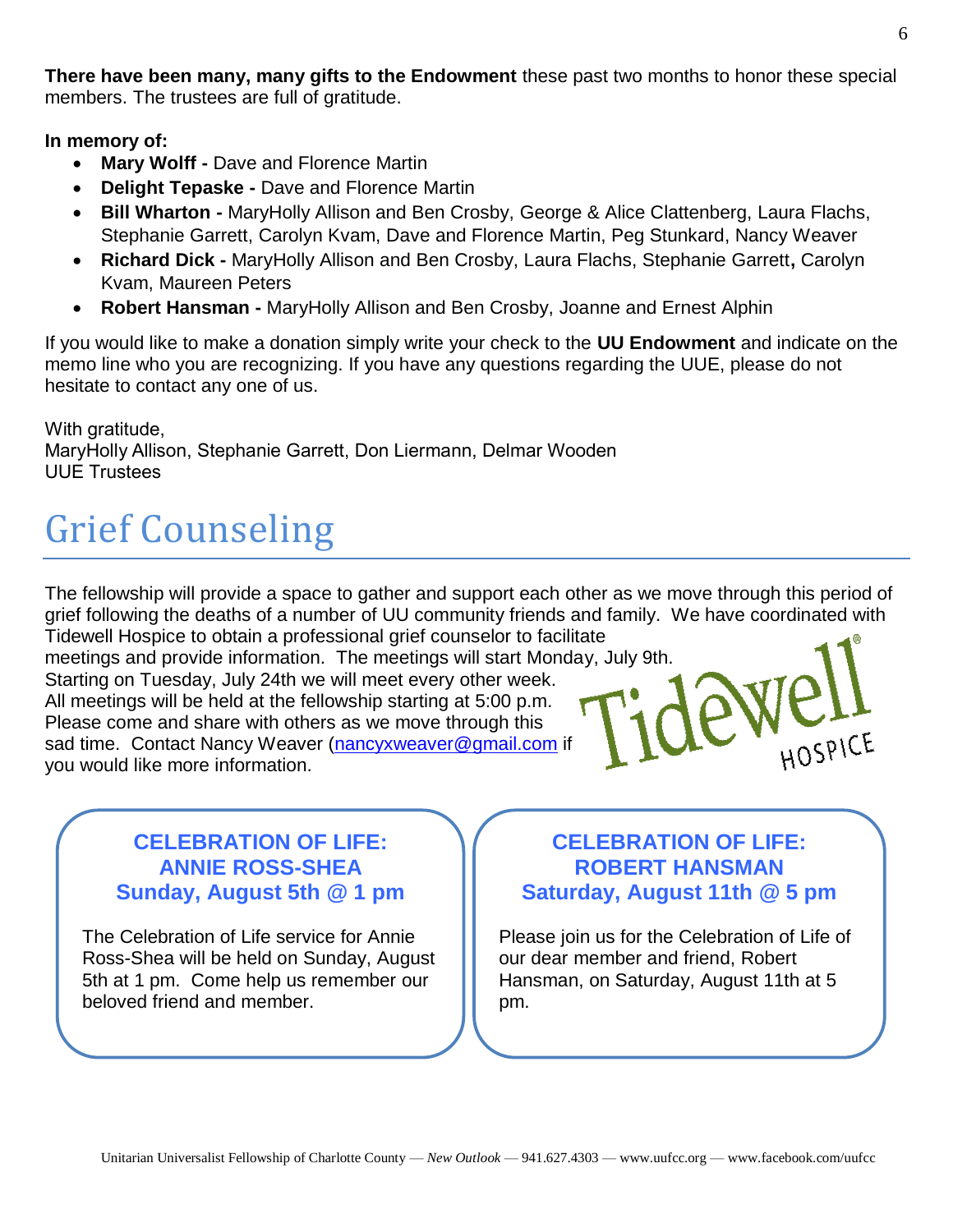#### **Tomatoes, Fair Food Program, Wendy's - Where Are We?**



For six months now, members of the Social Justice Committee of UUFCC have demonstrated in front of local Wendy's restaurants, asking them to pay a penny a pound more to the pickers in Immokalee, and to join the Fair Food Program, assuring safe working conditions in the fields. We are doing our part in a national effort to bring Wendy's into the Fair Food Program, which already includes Taco Bell, McDonalds, Burger King and Subway, as well as Wal-Mart.



Not only had Wendy's refused to follow suit with their fast-food brethren. They went one step further in the wrong direction, opting to purchase all their tomatoes from Mexican sources, where working conditions and wages are far worse than in any U.S. farms not participating in the Fair Food Program.

Recently, Wendy's publicized a change in sourcing of tomatoes. They will now move to purchasing their tomatoes from greenhouses in North America, which all you geography buffs know includes Canada, The United States, *and Mexico!!!!*

So, what has changed? Not penny a pound more for the backbreaking work of pickers. No guarantees of the best-in-class human rights protections as workers in the supply chains of Wendy's competitors. And still sourcing in Mexico. It is not the big deal that Wendy's is making it out to be.

This continues to be a social justice issue. UU's across the country are joining in the protests against Wendy's. We have joined forces with the United Congregational Church in Punta Gorda in this effort. We hold up posters in front of Wendy's on Cochran and on Jones Loop, encouraging people to boycott Wendy's everywhere until they enter the Fair Food Program.

The thing is, social INJUSTICE doesn't go away for the summer. Wendy's continues to screw the people in CIW in Immokalee and in all other locales not protected by the Fair Food Program. Sure, it's hot out there. But the problem doesn't go away. How would you feel about giving two hours of your time once a month –always the third Thursday of the month—to let the passers-by and those about to enter a Wendy's that social justice is needed for these workers? Human Rights Protection!!

Our next demonstration will be on Thursday, July 19<sup>th</sup>, on the sidewalk in front of the Wendy's in front of Home Depot, from 11a.m. to 1p.m. Parking is plentiful in the Home Depot lot. We have posters all ready. All you need is a hat, water, and the desire to speak out for social justice. Talk to Herb Levin or Gudrun Matthaus for more information.

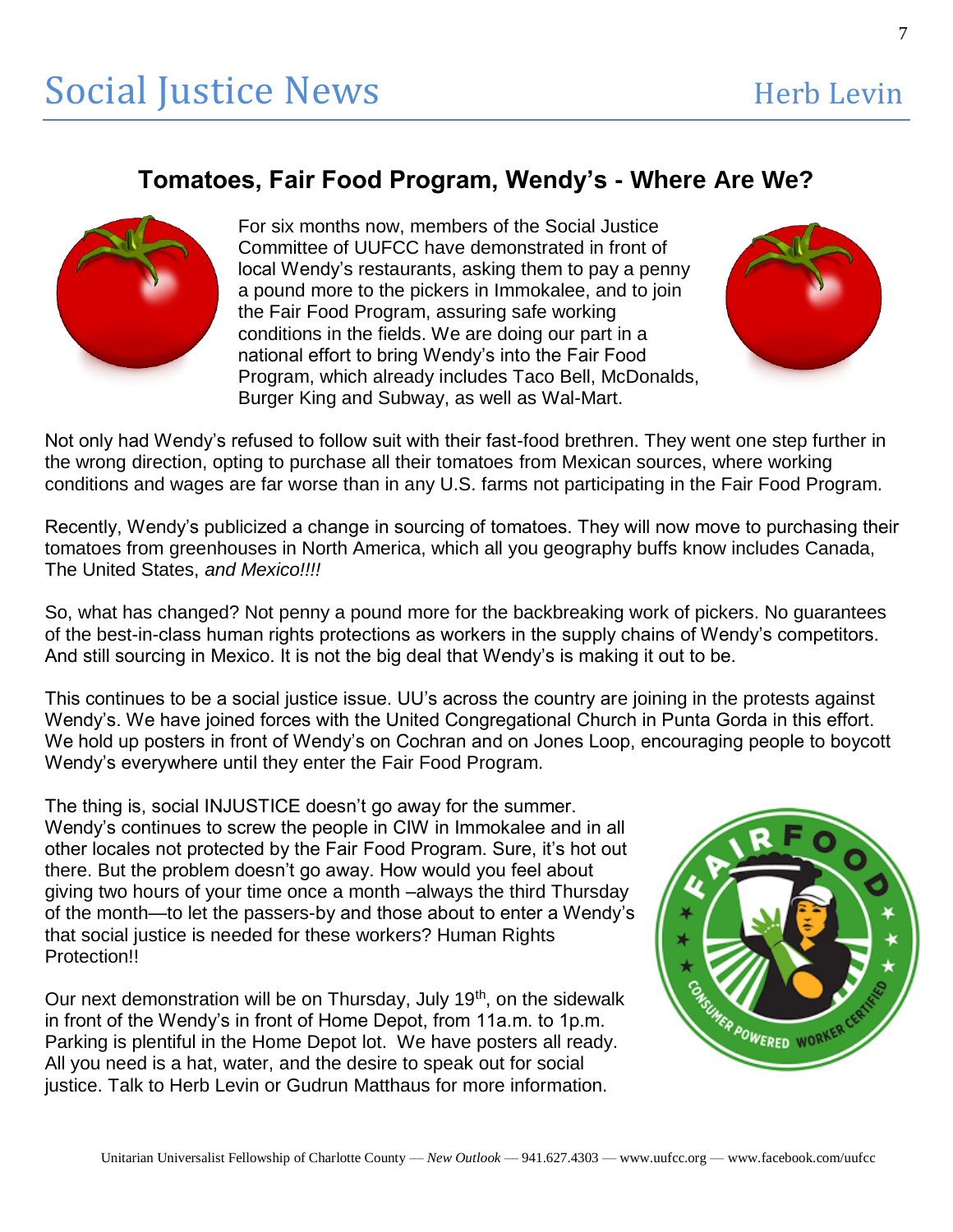# Immigration Justice News Betty Barriga

The Immigration Justice Committee hosted a postcard writing event on Wednesday June 20, 2018 at 5 pm at the Unitarian Universalist Fellowship of Charlotte County. We, like many other Americans, felt compelled to write to our government officials to tell them that the Trump administration's policy of separating children from their parents at the border was appalling, cruel and immoral.

To our surprise, an hour before our event, President Trump signed an executive order temporarily stopping the separation of families at the border. We think the President's actions were in response to the mass outpouring of opposition.

As the postcard writing event got underway, people started arriving, including many from other organizations, and before we knew it, we had a full house -- about 35 to 40 outraged voters. By the end of the night, we had written and addressed 270 personal postcards.

Please note that the executive order only temporarily stops the separation of families. Plus, this order does not guarantee unification for those families that have already been separated. So, there is still more work to be done!

The Immigration Justice Committee would like to thank everyone who participated in this event. We meet the first Wednesday and the third Wednesday of the month. This July, the 1st Wednesday is a holiday, so we are meeting instead on Thursday July 5th. Our second July meeting, will be on Wednesday July 18, 2018 at 5 pm. We hope to see you in the future.

## Transforming Lives

**When:** Sunday, August 26 **Time:** 11:30 am **Topic:** Discussion of Article in UU World Magazine, "Coffee Hour Central" **Discussion Leader:** Judith Fincher

The Unitarian Universalist Fellowship of Charlotte County is inviting conversation about how to focus on the "business of transforming lives." (See '*Coffee Hour Central*' by Seth Fisher in UU World, pp 34 37, summer 2018. The article is also available on [www.uufcc.org](http://www.uufcc.org/) under UU WORLD.)

The Rev. Seth Fisher talks about the many challenges Unitarian Universalist communities are encountering, including UUFCC, such as an aging membership, the passing of older members who were the financial mainstay of our congregations. Fisher offers ideas for how to use a congregation's strengths to remain more relevant in a changing society.

Fisher writes, "We're not in the business of getting people to sing hymns and listen to sermons. We're in the business of transforming lives."

Let's meet in a party atmosphere. Invite your friends and neighbors. Let's mingle and then sit down to discuss our plight and envisage a way forward. All ideas are welcome. There are no right or wrong questions or pre-determined answers.

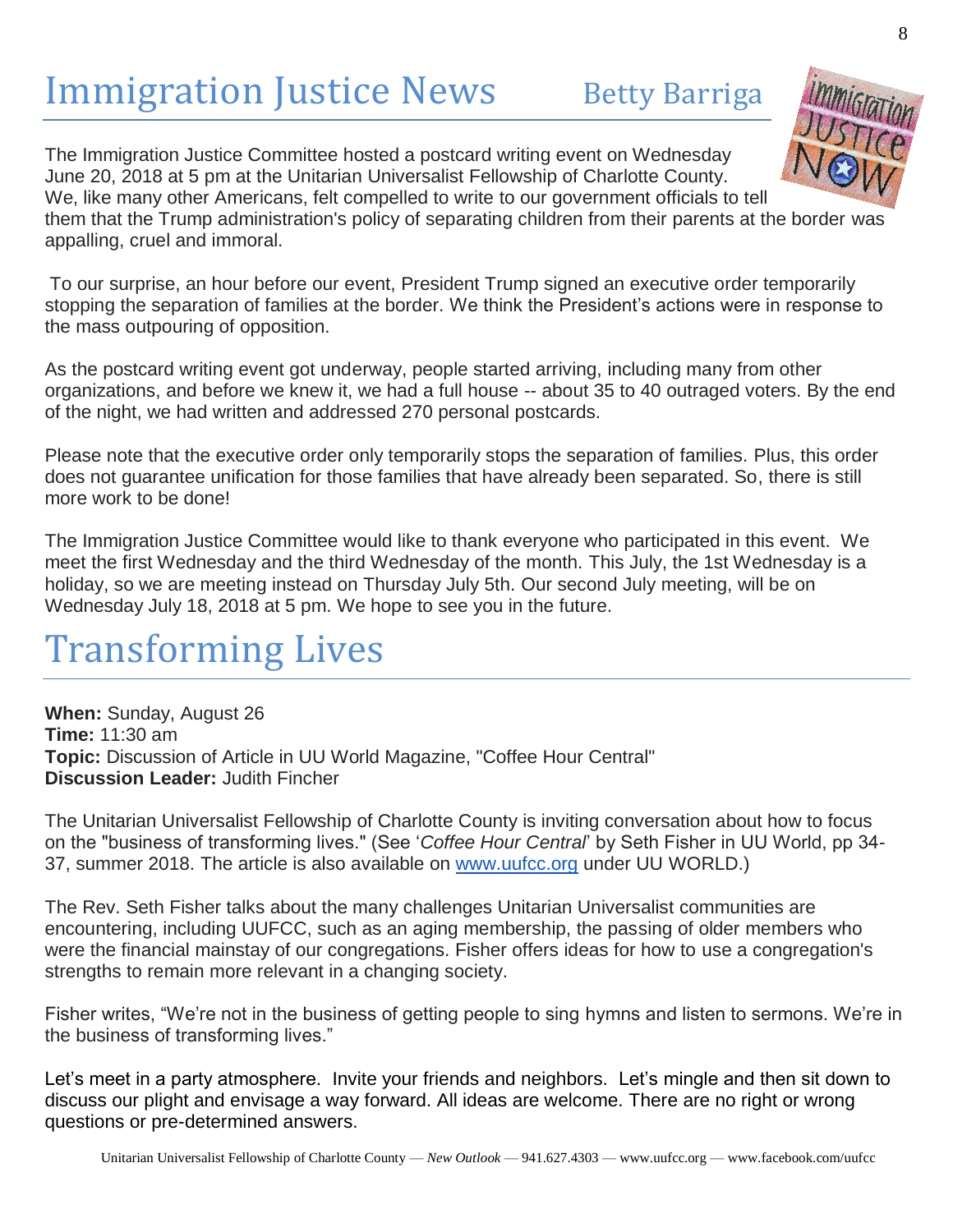# Book Group

The Book Group meets at the UUFCC on the last Wednesday of the month at 1:30 p.m. except for the November and December discussions, which are combined and held on a date to be determined. For further information contact Mary Jane Williams [maryjanewms@comcast.net](mailto:maryjanewms@comcast.net)

All are welcome to attend and suggestions for future discussions are welcome. Please keep in mind that we try to keep the price down for books that need to be purchased by discussion participants. The availability of inexpensive used copies is frequently a consideration.

July 25 - *The Selected Works of T. S. Spivet* by Reif Larsen (fiction)



When twelve-year-old genius cartographer T. S. Spivet receives an unexpected phone call from the Smithsonian announcing he has won the prestigious Baird Award, life as normal—if you consider mapping dinner table conversations normal—is interrupted and a wild cross-country adventure begins, taking T. S. from his family home just north of Divide, Montana, to the museum's hallowed halls. There are some answers here on the road from Divide and some new questions, too. How does one map the delicate lessons learned about family or communicate the ebbs and flows of heartbreak, loneliness, and love?

#### August 29 *Earth: making a life on a tough new planet* by Bill McKibben (nonfiction)

Twenty years ago, with The End of Nature, Bill McKibben offered one of the earliest warnings about global warming. Those warnings went mostly unheeded; now, he insists, we need to acknowledge that we've waited too long, and that massive change is not only unavoidable but already under way. Our old familiar globe is suddenly melting, drying, acidifying, flooding, and burning in ways that no human has ever seen. We've created, in very short order, a new planet, still recognizable but fundamentally different. We may as well call it Eaarth. That new planet is filled with new binds and traps. A changing world costs large sums to defend—think of the money that went to repair New Orleans, or the trillions it will take to transform our energy systems. But the endless economic growth that could underwrite such largesse depends on the stable planet we've managed to damage and degrade. We can't rely on old habits any longer.



#### **Bill McKibben**

#### **Mark your calendars!**